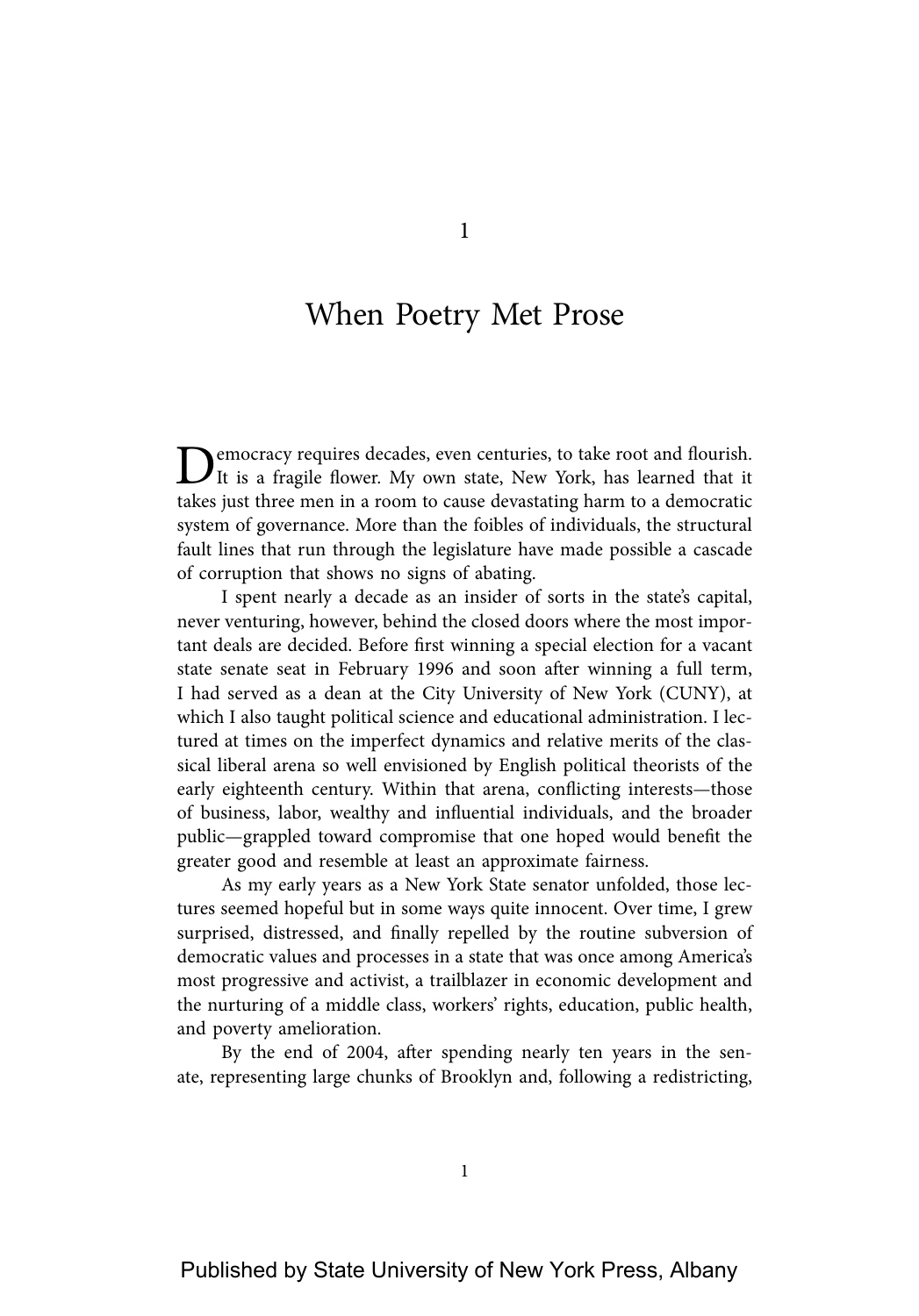Staten Island, I had had enough of New York State politics. I took academic positions, first at Adelphi University on Long Island, and then at Wagner College on Staten Island. My decision not to run for reelection, the result of much soul-searching, gave me time thereafter to reflect on my legislative experiences.

I was not forced by political considerations to walk away from my rather cushioned perch in the legislature. There was little chance I would have been defeated for reelection, having won at least 65 to 85 percent of the vote every two years. Even though minority-party legislators get much less support from the leadership of their house than do members of the majority, they still enjoy numerous perquisites: media attention, phone calls from the likes of Hillary Rodham Clinton and Charles Schumer, and deference from community and business leaders. Legislators also receive travel reimbursement stipends (per-diem allowances for food and lodging), staff assistants, and regular paychecks—all for a job I treated as a full-time commitment but that many of my colleagues handled as part time. To this day, many legislators who have an outside source of income in addition to their legislative salary are apt to treat their public service as a part-time responsibility; interestingly, Common Cause New York reported in December 2015 that newer members enjoy higher outside earnings than more senior members with outside earnings do.1 For the remaining 60 percent, their public office is their only job, as it was for me.

The legislature is in session for two or three days a week between early January and the third week in June. The typical lawmaker's workday during the session lasts only a few hours, with each gathering of the state senate lasting no more than an hour or so. For much of the six-month session, legislators' schedules consist largely of meeting with interest groups and constituents, and attending receptions and community meetings within their district. In late 2015, Long Island Assemblyman Charles Lavine wrote, "My colleagues and I work shockingly few hours: Next year we are scheduled to spend just 57 days in Albany between Jan. 6 and June 16, when the legislative session ends." More than half of that time is expended on the budget, leaving just 27 days "to consider all other governmental business, including more than 10,000 bills. There is little chance we'll get to more than a handful of those. Our part-time legislature fails the needs of the public and sets the lowest of expectations for legislators."2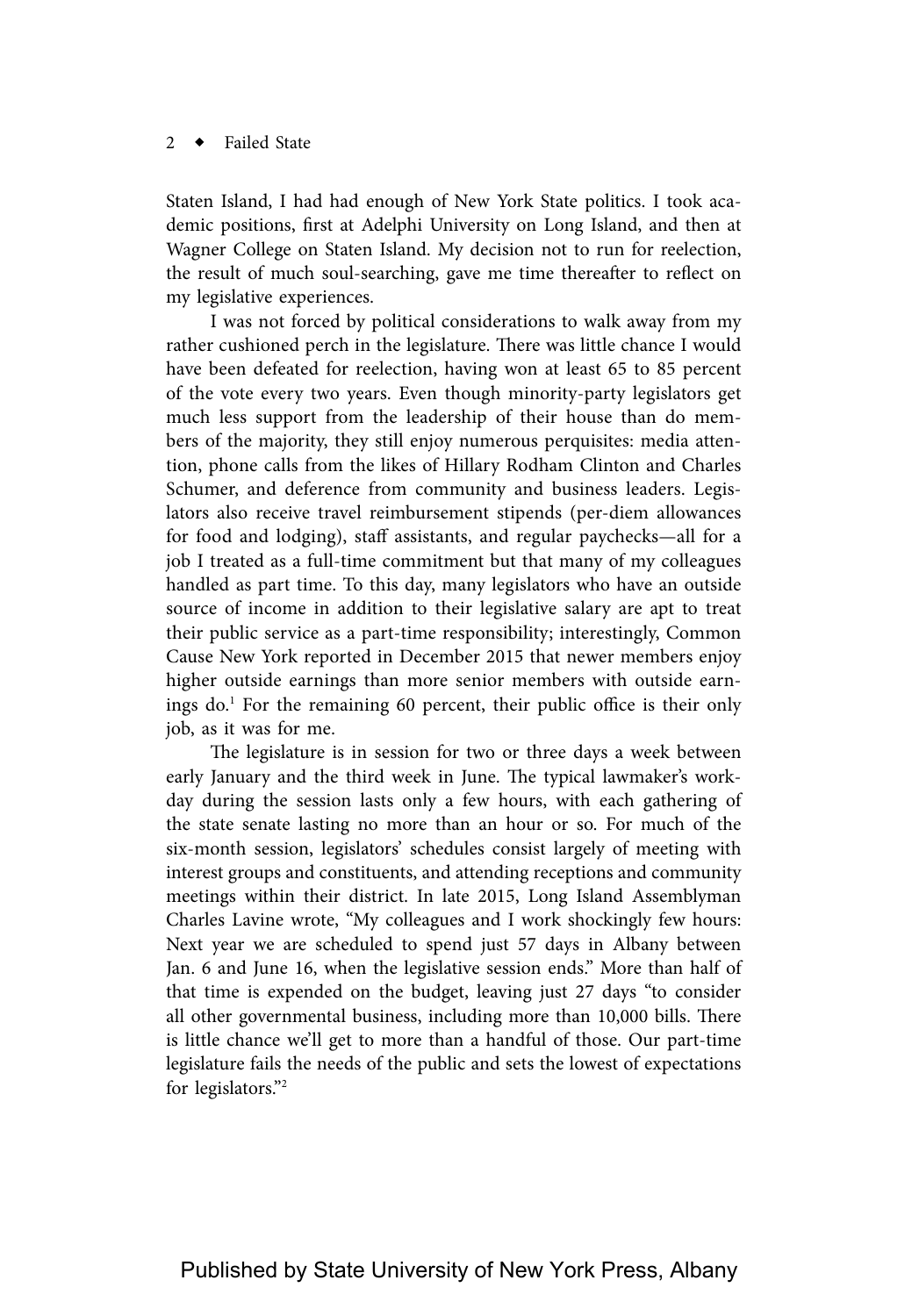Eventually I concluded that my full-time involvement in the legislature was taking a toll on my integrity and character, and left the legislature, even with the virtual certainty of another term. The gap between my perception of myself as collaborative, law-abiding, and both ethically and independently minded, on the one hand, and the expectations for lockstep political subservience enforced by supremely arrogant legislative leaders who especially marginalize their minority-party members, had widened with each year. I did not like what was happening to me or to my state government, just as I did not like serving as a veritable puppet. I concluded that I could not possibly make an important difference—despite occasional successes of which I was proud—by continuing to work from within a greatly compromised and corrupted system.

Additionally, I determined that it did not really matter whether Democrats or Republicans controlled Albany, then or in the future, because the place was thoroughly compromised. Absent strong and sustained pressure for reform over months and years, neither the members of my party—the Democrats—nor the Republicans were going to bring a clean, transparent, and dynamic democracy back to New York State.

Fully disgusted, I left Albany and turned my attention to researching and assembling, with Robert Polner, the book *Three Men in a Room.* My hope is to help bring change to one of this country's most secretive, intractable, and misgoverned legislatures. I also want to contribute to the cause of greater democracy in state capitols around the country. *Three Men in a Room* was originally published in 2006. I subsequently founded and became director and later dean of the Hugh L. Carey Institute for Government Reform at Wagner College. The institute is named for the governor who prevented bankruptcy for New York in a previous generation. During the last years of his life, Carey was committed to and involved in the reform institute that bears his name.

The time for substantive, systemic reform of the New York legislator is, more than ever, now. Indisputably, it is well overdue. That was the case when *Three Men in A Room* was published. Now, with the publication of this revised and updated edition a decade later, the problems have not gone away. Indeed, so deeply entrenched, like a spreading cancer they have worsened.

Watching the cascade of legislative indictments and convictions that has gone on since 2006, I have felt, as an uneasy veteran of Albany, even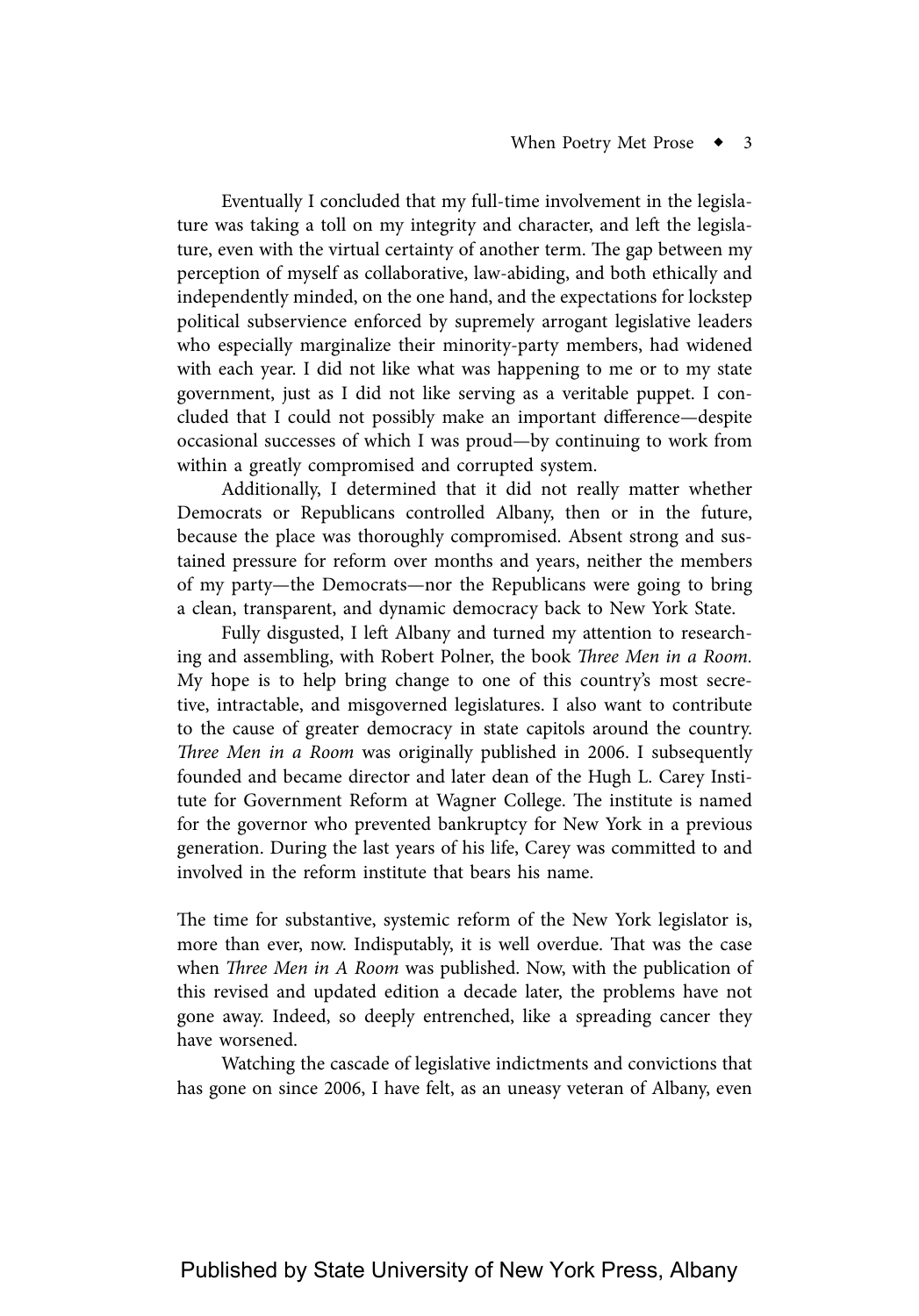more dismayed and disappointed. The New York legislature essentially went from being a statewide embarrassment to a disgrace of national notice. This slide was, for me, personal. One slow morning, I looked back over the recent years and assessed my former senate colleagues. I realized that nearly one in 6 of the 114 individuals who had served in the 61- to 63-member senate<sup>3</sup> between 2000 and 2014—including many people I know quite well and worked with closely—had gone on to indictment, trial, and very often to prison, their lengthy public service brought to a sudden and dishonorable halt, their reputations tarnished. As a state senator, I had found myself surrounded by many decent, hard-working elected representatives, but my retrospective tally of wrongdoers in the legislature confirmed that I had been working among a sizable cohort of bad actors, some of whom I had long suspected of conducting themselves unethically, and others, I was shocked to discover, harbored a criminal disposition. I wondered about the reasons for their falls—both the issues in their personal characters and, more so, the institutional provocations that makes the dysfunctional legislature susceptible to illegal behavior.

In politics, as in all professions, there will always be people who will grossly violate ethical canons, but the New York State legislature has shown itself to be especially resilient in this regard: all too willing to accept standards that are far lower than desirable, with inadequate defenses against wrongdoing, hazy parameters for appropriate behavior, and many slippery slopes. The recent years have left this untrusty trail littered with scandals. Tragically, leaders in top-tier positions of power in the upper house, the New York State Senate, have incurred charges of corruption or malfeasance, while the same fate befell more than 16 percent of the senators who served at any time between 2000 through 2014.<sup>4</sup>

Quite unforgettable, as I look back, was the resignation of the implacable Governor Eliot Spitzer, former state attorney general, in a sudden and dismaying prostitution scandal in 2008. Equally, if not more troubling in a way, was what happened to Alan Hevesi, another once-respected public servant. During his career in public life, Hevesi wrote the doctoral dissertation "Legislative Leadership in New York State," taught political science classes at Queens College, and served as a Queens assemblyman and then as the New York City comptroller before finally winning election as the state comptroller. A sought-after expert on corporate governance and ethics, he nonetheless headed to prison in April 2011 for a felony "pay-to-play" scheme that involved the New York State Common Retire-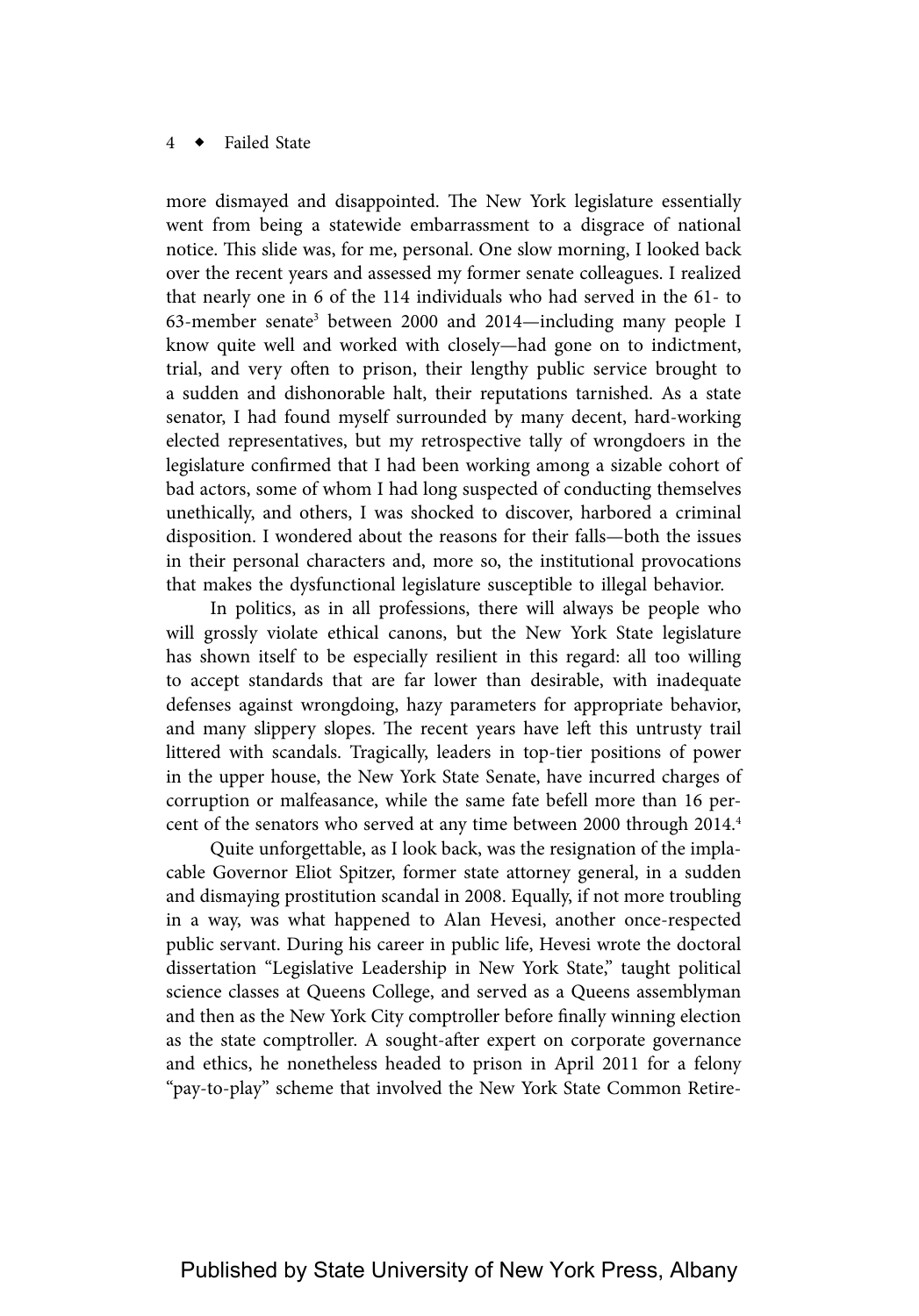ment Fund, after earlier being forced to resign as the state comptroller when he pleaded guilty to a misdemeanor involving using state employees for personal errands. Hevesi, whose tenure as an elected official dated back forty years, saw his reputability implode in New York State Supreme Court in October 2010 when he admitted he had approved a public investment of \$250 million from the state pension fund (of which the state comptroller is sole trustee) in return for almost \$1 million in personal benefits from a California businessman. Those benefits included hotel and travel arrangements for him and his family during excursions to Italy and Israel, \$380,000 in bogus consulting fees paid to a friendly lobbyist, and more than \$500,000 in campaign contributions.

If these scandals involving major, statewide elected officials had any positive aspect, it was that they increased the public's desire for state government reform. During his campaign and on his election as governor in 2010, Andrew Cuomo, previously the state attorney general, argued strongly that the time had come to clean up Albany. He pledged "to restore honor and integrity to government," as his "New NY Agenda," a blueprint of priorities he published during his campaign, cited as his first objective if elected.5 His initial year in office produced the Public Integrity Reform Act of 2011 (PIRA), which made several notable, albeit limited, improvements in both ethics and disclosure despite the legislature's usual intransigence.6 Originally called the Clean Up Albany Act of 2011, PIRA created a Joint Commission on Public Ethics (JCOPE) with jurisdiction over all elected state officials and their staffs, along with all registered lobbyists. The commission superseded the state Commission of Public Integrity, which itself was a merging of the state Ethics Commission and the New York Temporary State Commission on Lobbying. The merging was part of the Public Employees Ethics Reform Act of 2007, a significant reform effort under the short-circuited governorship of Eliot Spitzer.<sup>7</sup> While PIRA increased financial disclosure requirements for state employees, including legislators, and made those disclosures publicly available on the JCOPE website, it gave JCOPE the power only to *investigate* members of the legislature. Enforcement remained under the purview of the Legislative Ethics Commission—controlled, problematically enough, by the leaders of both houses.<sup>8</sup>

When he found the legislature unreceptive to additional reforms, Governor Andrew Cuomo established a state Commission to Investigate Public Corruption in August 2013 under the Moreland Act of 1907.9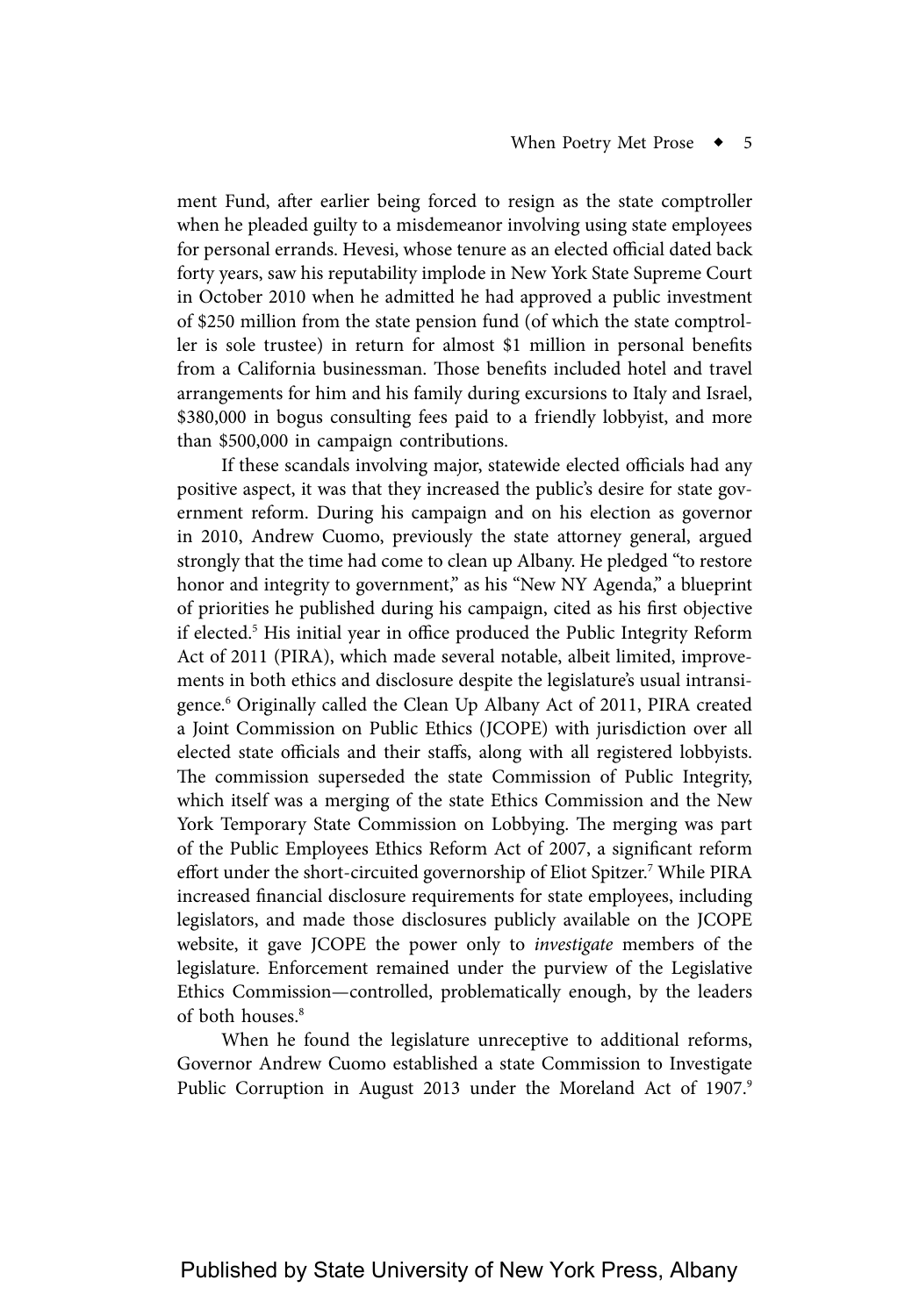The commission was appointed "to probe systemic corruption and the appearance of such corruption in state government, political campaigns and elections in New York State." Armed with subpoena powers, the Moreland Commission had three cochairs and altogether twenty-five members, including many sitting district attorneys and former state and federal prosecutors. The state attorney general, Eric Schneiderman, a former state senator from Manhattan, swore in the members of the new Moreland panel as deputy attorneys general. After several months of intensive inquiry, the commission put out a preliminary report in December 2013. The report emphasized its concern over legislators' outside income as well as abuse of programmatic legislative grants known as "member items" and budget "earmarks" for special projects; unlawful use of campaign accounts and the need for campaign finance reform and possibly public financing of political campaigns; weaknesses with the state Board of Elections; and the need for additional criminal laws to fight corruption.<sup>10</sup>

The state Moreland Act authorizes a governor to appoint a person or persons "to examine and investigate the management and affairs of any department, board, bureau or commission of the state."<sup>11</sup> In recent years, though, the act has been used as a means to investigate matters outside the executive branch, such as the failed response of some public and publicly regulated utilities to the great damage wrought by Hurricane Sandy in 2012.12 Cuomo's Commission to Investigate Public Corruption shined a light on the legislative branch (beyond the boundaries of the executive branch) by focusing on the oversight and investigative responsibilities of the state and local boards of elections (part of the executive branch) as well as JCOPE. The commission stated that its members were "tasked with, among other things, reviewing the adequacy of existing state laws, regulations and procedures involving unethical and unlawful misconduct by public officials *and the electoral process and campaign finance laws* [emphasis added]. They will also examine whether existing laws and regulations have been fairly and vigorously enforced and what changes must be made to such enforcement. The Commission is directed to make recommendations to toughen and improve existing laws and procedures."13

Governor Cuomo initially said that he was giving the Moreland Commission the authority to conduct the investigation as it deemed appropriate so it could ferret out corruption anywhere in state politics, calling it, at its empaneling, "totally independent," and adding, "Anything they want to look at, they can look at—me, the lieutenant governor, the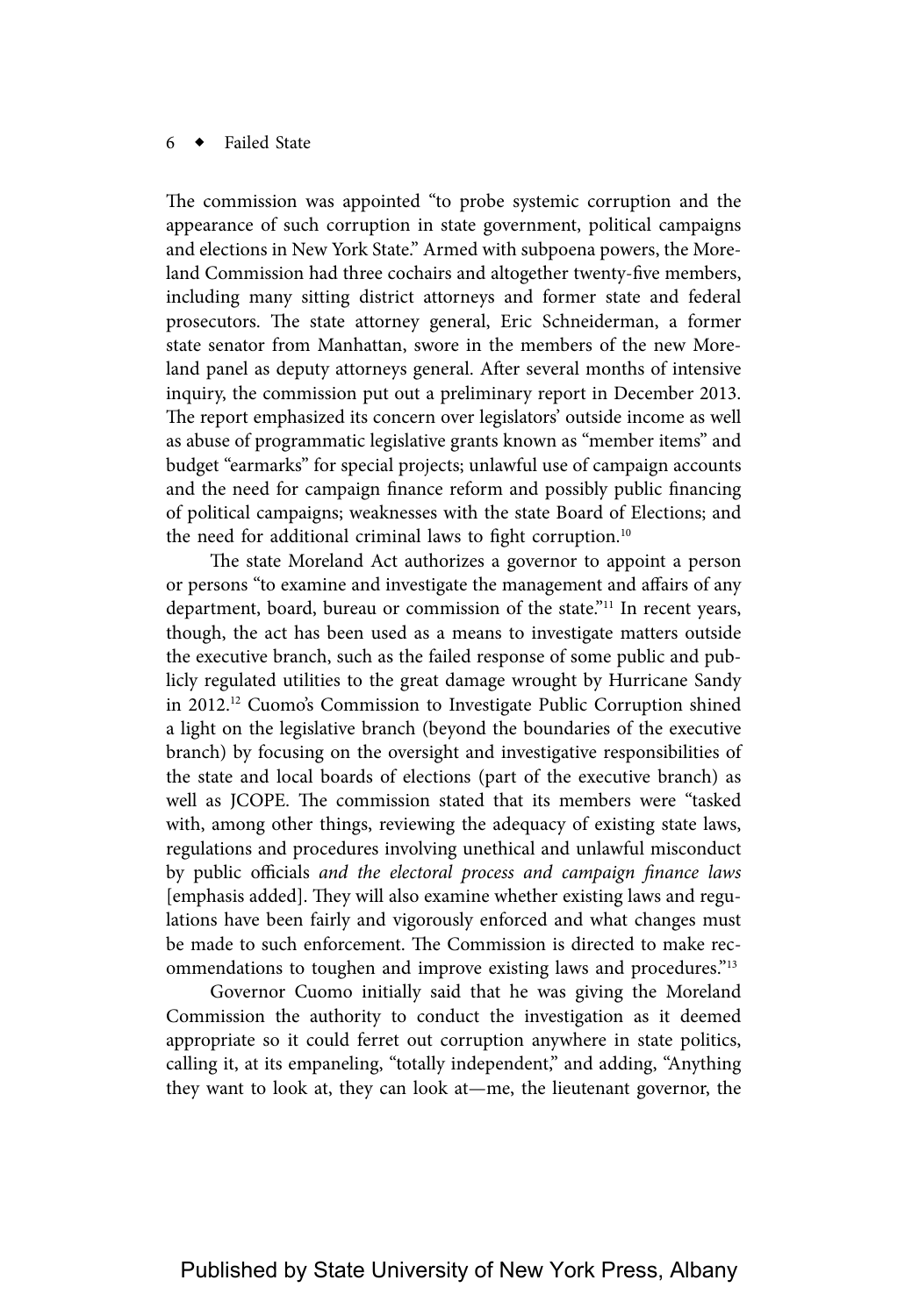attorney general, the comptroller, any senator, any assemblyman."14

After moving independently to illuminate the dark corners of Albany, however, the Moreland Commission ended up, as many things in the Capitol, serving merely as something used in the high-stakes negotiations in 2014 over the annual state budget among the governor and the two leaders of the assembly and senate (then Sheldon Silver and Dean Skelos). In March of that year, nearing the end of his first term, Cuomo inexplicably shuttered the commission, only halfway through the originally planned eighteen-month investigation of the state government. He insisted it had accomplished its major objectives and went on to say he was satisfied with changes in the state's bribery and financial disclosure laws to date.

If indeed the commission had become something merely to be traded in these high-stakes negotiations, the reason might have been that it issued subpoenas for all records of yearly outside income of \$20,000 or more earned by assembly members and senators, and the subpoenas threatened to expose possible conflicts of interest by Assembly Speaker Silver and Senate Majority Leader Skelos themselves. Unsurprisingly enough, the leaders of the assembly and senate did not appreciate the commission's scrutiny. They retained legal representation to battle its subpoenas on behalf of the legislature as a whole.15 Cuomo rendered the legal questions over the subpoenas moot,<sup>16</sup> however, in abruptly discontinuing the panel as of April 2014, just as three-men-in-a-room talks over the key content of the 2014–2015 state budget were entering their most decisive closed-door phase.

Why he opted to close down the commission, or what cooperation or concessions the sudden action might have gained for him at the negotiating table, is not known. The governor himself evidently had his own problems with the Moreland Commission as it had developed. Friction arose between the executive branch and some of the commission's investigators, with the governor's office "objecting whenever the commission focused on groups with ties to Governor Cuomo or on issues that might reflect poorly on him," according to a front-page *New York Times* article exploring the causes of the panel's premature closure.<sup>17</sup>

Cuomo also faced criticism for the commission shutdown during his reelection campaign. Fordham University law professor Zephyr Teachout, an expert on the pervasive problem of political corruption and the intertwining issue of campaign finance reform,<sup>18</sup> challenged him in the Democratic primary, drawing widespread attention and praise for her reform arguments. Nonetheless, Cuomo prevailed over Teachout and a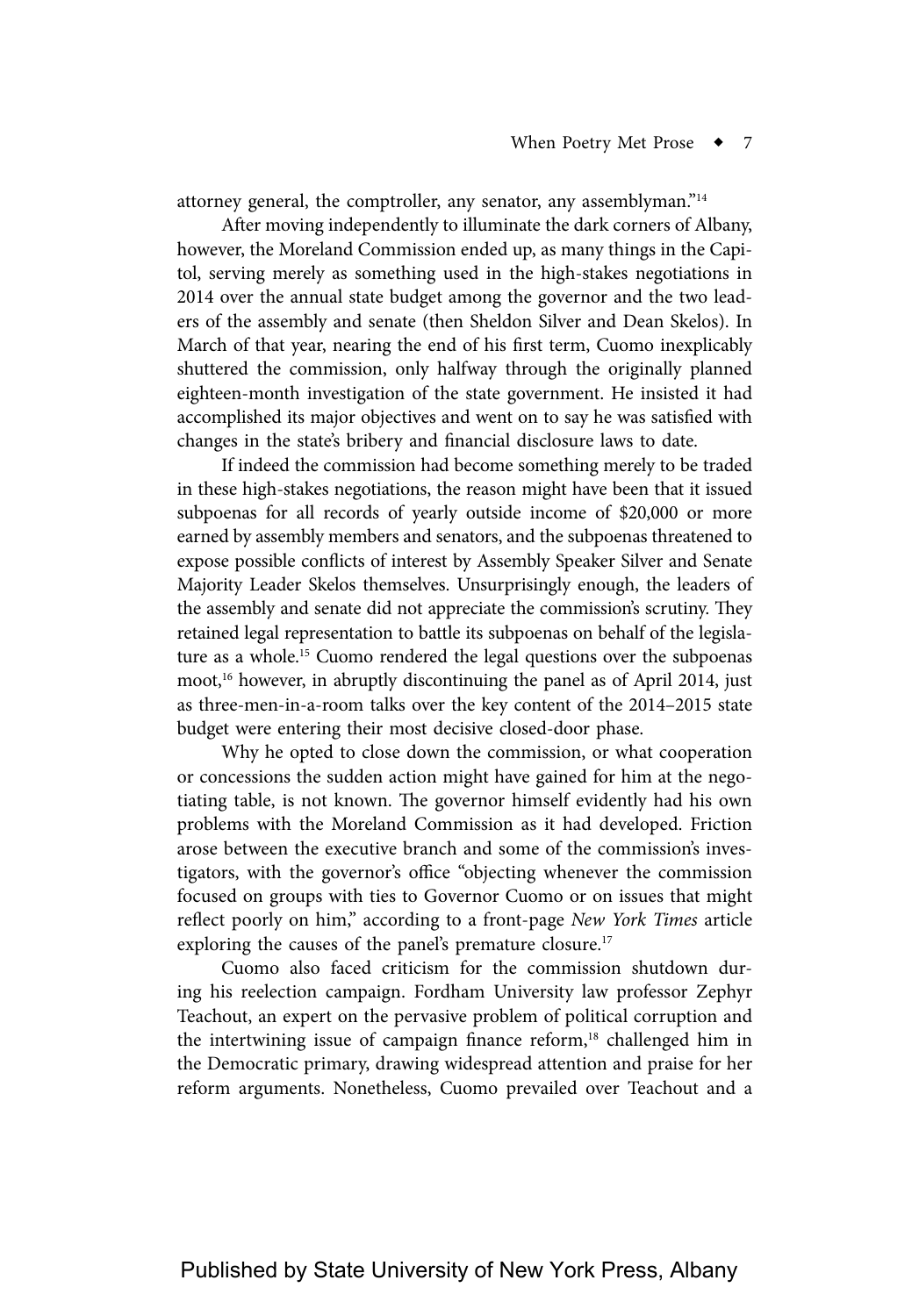third candidate with more than 60 percent of the vote.<sup>19</sup> He went on to win reelection easily.<sup>20</sup>

The legislative leaders must have breathed a bit easier with the Moreland Commission decommissioned, despite the public uproar over its disbandment. Speculation that Silver and Skelos each had had a personal stake in the panel's discontinuance, not merely an institutional one, was reinforced when U.S. Attorney for the Southern District of New York Preet Bharara intervened forcefully. Bharara dramatically had the files of the commission shipped to his lower Manhattan office in order to follow up on the panel's lines of inquiry.21

Media initially focused on alleged interference in the Moreland Commission investigations by aides to the governor, as well as possible motivations for the commission's shutdown.<sup>22</sup> Federal prosecutors interviewed members of the commission<sup>23</sup> but eventually concluded that evidence was insufficient to proceed with prosecution in connection with its shutdown.<sup>24</sup> Governor Cuomo maintained that there had been no wrongdoing because, as a creation and extension of the governor's office, Moreland Act commissions are subject to gubernatorial control.25

Whatever the principal reason or reasons for the commission's illstarred fate, the panel's files apparently contributed to the eventual indictments of the two sitting legislative leaders in 2015, Assembly Speaker Sheldon Silver and Senate Majority Leader Dean Skelos. Even more than the Spitzer and Hevesi scandals, Bharara's intricate prosecutions of these men shook up the elaborate insider rationales and justifications for the legislature's long-standing secretive, top-down manner of operating. Though at this writing the mode remains largely intact, it came under public criticism as perhaps never before.

The longtime Democratic speaker of the assembly, who had become leader of the overwhelmingly Democratic body in 1994, was arrested and handcuffed in front of news cameras for alleged fraud and embezzlement. It was a case built on Bharara's investigation into the millions of dollars of outside income Silver received from two law firms—Weitz and Luxenberg, the prominent personal injury law firm where Silver was counsel, and Goldberg and Iryami, a relatively obscure two-attorney law firm run by Silver's longtime friend and former counsel Jay Arthur Goldberg, both of which paid referral fees to Silver.<sup>26</sup> While the former had appeared on Silver's annual financial disclosure filings, the latter had not.<sup>27</sup>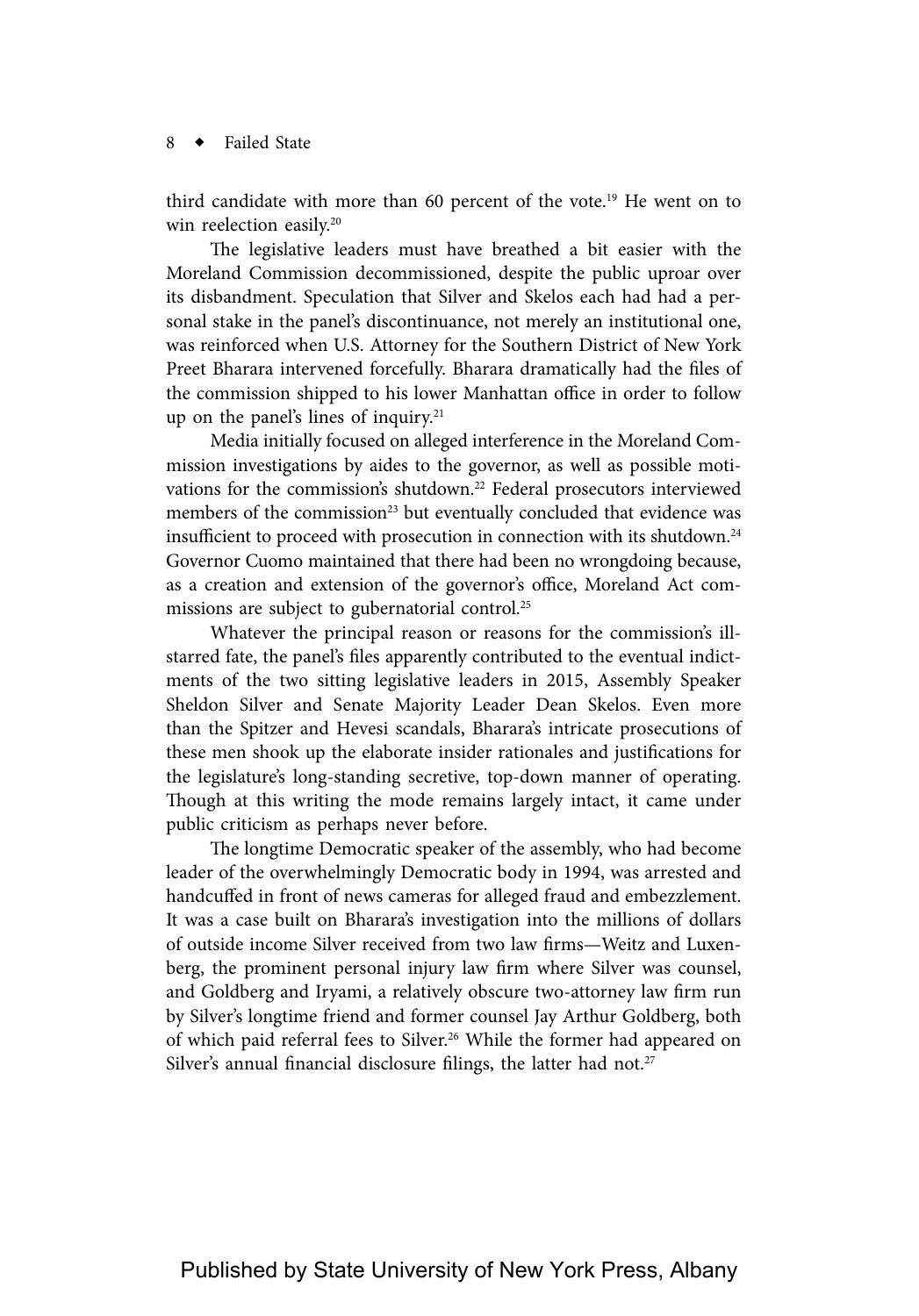#### When Poetry Met Prose  $\rightarrow$  9

Silver was accused of steering \$500,000 in state funds to a Columbia University Medical Center clinic run by Dr. Robert Taub that treated patients with mesothelioma, a rare cancer directly related to asbestos exposure. He was also alleged to have provided assistance to Taub's charity, on whose board Taub's wife sat. In return, Taub's clinic directed some of its patients to Weitz and Luxenberg, one of the leading law firms handling asbestos claims. Silver received an estimated \$4 million from the firm for the referrals. At Silver's trial, Dr. Taub testified that he was surprised that the assembly speaker told him not to discuss with anyone their evolving relationship dealing with the clinic—not even with the person who introduced them.28 Silver's concern was money. At trial, the managing partner of Weitz and Luxenberg described how Silver was annoyed by delays in payment he was drawing for the mesothelioma patient referrals to the law firm with which he was associated.<sup>29</sup>

Until shortly before his indictment, the public was unaware of Silver's affiliation with Goldberg and Iryami, a firm that works to secure reductions in New York City real estate taxes for property owners.<sup>30</sup> One of Goldberg and Iryami's major clients happened to be the largest political donor in the state—developer Leonard Litwin and his Glenwood Management, responsible for \$10 million in contributions to political campaigns and party committees from 2004 to 2015. Silver was alleged to have used his power and influence to steer Glenwood Management and another developer to hire Goldberg and Iryami, for which he received 25 percent of the fees the firm earned.<sup>31</sup>

Given the legislature's weak financial disclosure requirements concerning the source and amount of outside income—marginally strengthened by PIRA in 2011, and again in 2014 when the Moreland Commission was shut down—just who might have been trying to influence the assembly speaker with regard to the state budget, policies, and legislation was difficult to discern. Litwin and his real estate development firm were not charged in the case, but media outlets reported that Glenwood Management was the "Developer 1" described in Silver's indictment,<sup>32</sup> and its lobbyist testified at Silver's trial.<sup>33</sup>

Silver's indictment, handed down by the grand jury in January 2015—a day after the newly reelected Governor Andrew Cuomo delivered his State of the State address and budget address—sent shockwaves through the state government. It also appeared to disrupt the three-men-

Published by State University of New York Press, Albany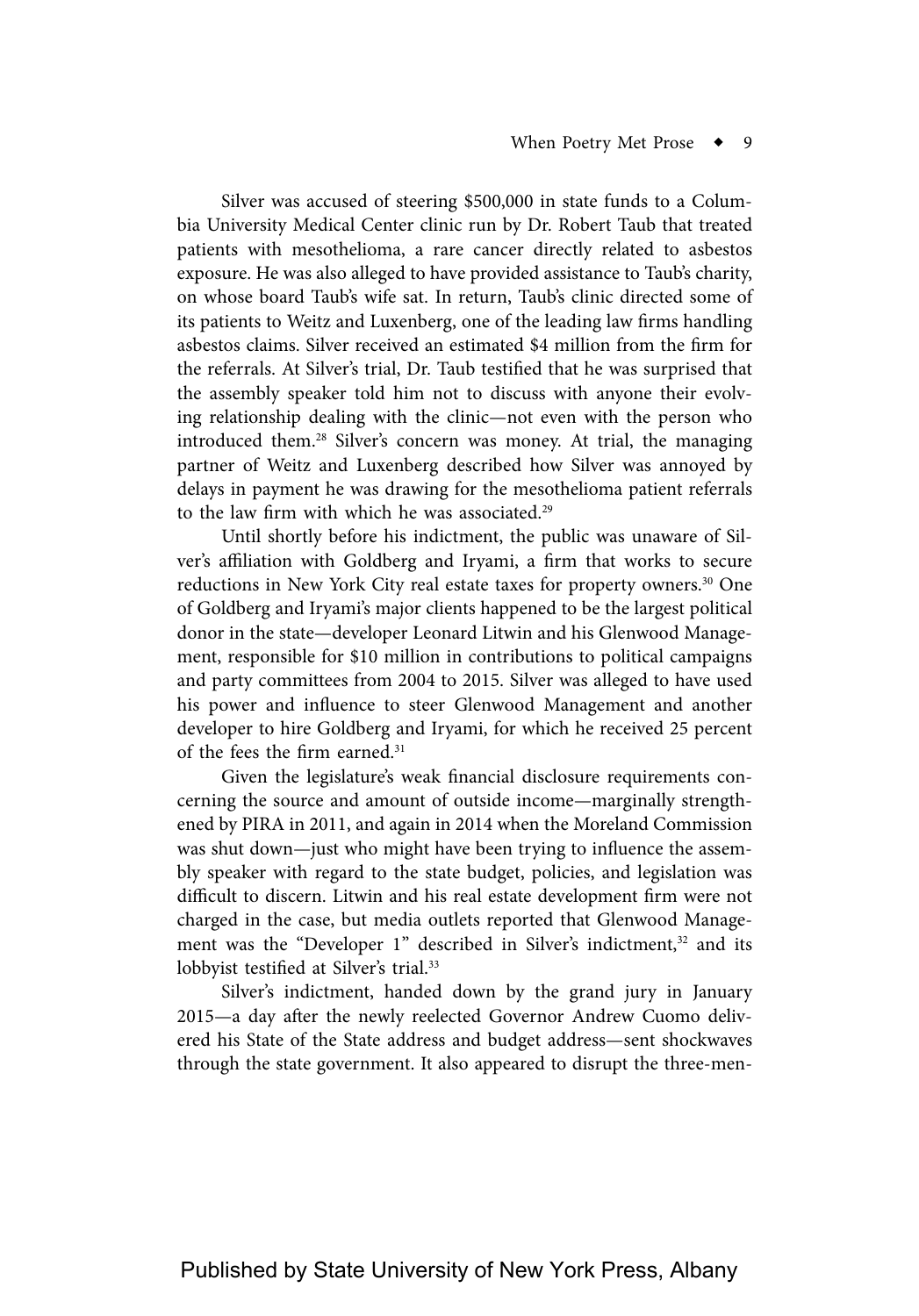in-a-room negotiations over the state's \$142 billion annual budget, and it left legislators teetering from the political reverberations and public outrage. Yet the indictment of one of the state's most powerful elected representatives was not so very shocking. Over the prior fifteen years, *thirty-three* Democratic and Republican legislators in the assembly and senate had already been forced to leave office due to criminal charges, ethical lapses, and alleged wrongdoing.<sup>34</sup> Even before Silver resigned as assembly speaker, federal prosecutors had prevailed on a few state legislators to wear a hidden recording device to record their colleagues talking.<sup>35</sup> This was Albany as New Yorkers had come to know it. The surveillance was reminiscent of investigations of the mob, a sign of how far the legislature's reputation, while never one immune from scandal in its long and colorful history, had fallen in our own time, long past the days of Tammany Hall. Silver's arrest itself added to an embarrassingly lengthy streak of recent corruption cases.

After his indictment, Silver attempted to hold onto his well-consolidated power. Initially he was supported overwhelmingly by the Democratic conference he still headed, including members with reputations as progressive reformers.36 As pressure from editorial boards and constituents built, sentiment changed and he simply had no choice but to resign the speakership. It was not something he had planned to do; he had kept such tight control over the assembly throughout his tenure that he lacked an heir apparent. Silver's majority leader (his "number two"), an upstate assemblyman with a low profile outside his district and the Capitol, had little chance of winning sufficient support because the speaker's position traditionally goes to a member from New York City (like Silver, whose district was on the Lower East Side of Manhattan). The New York City delegation comprises the majority of the chamber's Democratic conference. A contest to succeed Silver followed, which Bronx County Democratic leader and Assemblyman Carl Heastie won.<sup>37</sup> Heastie was elected to the post by the 150-member chamber, sailing through despite allegations and questions media reports raised about some of his past financial decisions and use of campaign funds.<sup>38</sup> By many accounts, he acquitted himself well in the state budget talks into which he was plunged, affording lawmakers greater consultation on major sticking points, such as the terms for renewal of rent regulations for tenants and tax breaks for real estate developers, than many had come to expect from his tight-lipped predecessor.39 With Silver out of the speakership and the Moreland Commission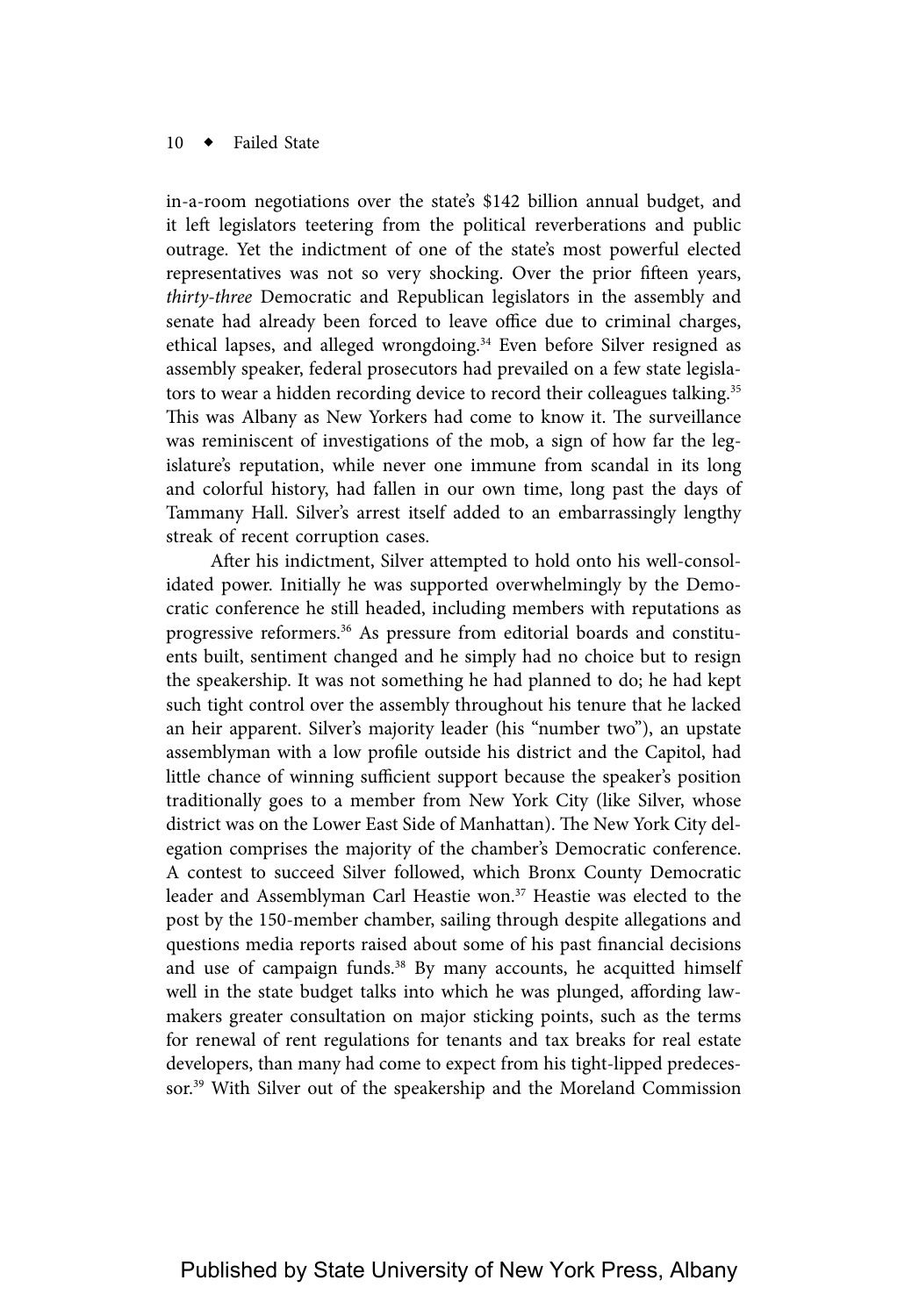out of business, Cuomo worked out a flurry of budget deals with Heastie and Skelos (prior to Skelos's indictment). The deals dealt with rent regulation and tax credits for real estate developers in New York City—both of which were then on the verge of expiring—as well as criminal justice and aid to public, parochial and charter schools. These agreements were incorporated into the massive budget package known in Albany as the Big Ugly—"the product of an expensive annual carnival of dysfunction," as Jim Dwyer wrote in the August 13, 2015, *New York Review of Books*. 40 The legislature passed it.

Importantly for Cuomo, the budget was adopted April 1, 2015, the beginning of the new state fiscal year, meaning it was on time (technically, however, it was a couple of hours past the midnight deadline). Past years' state budgets had been adopted weeks or months late, even as late as August, a symbol of state government dysfunctionality and a symptom of the distrust between the leaders of the different branches under past governors, including George Pataki and David Paterson.<sup>41</sup> Passing an ontime budget became for Andrew Cuomo, a talking point, if not a point of pride; he reportedly handed out hockey pucks to celebrate when the legislature approved a budget deal by the deadline in a previous year.<sup>42</sup>

The issue of corruption stayed very much in the news, however, especially as Silver's monthlong trial was not to begin until late 2015. Silver's attorney claimed that the former speaker's alleged corruption amounted to business-as-usual for the legislature because it is a part-time institution and, due to the fact that many legislators hold outside jobs, merely created the appearances of conflicts of interest such as those facing his client. Those apparent conflicts, he claimed, were quite unexceptional and certainly not illegal.<sup>43</sup>

The jury disagreed. On November 30, 2015, capping heavy publicized proceedings, Silver was convicted of all charges; he automatically lost his seat in the assembly and was sentenced on May 3, 2016, to twelve years in prison for corruption schemes that generated more than \$5 million in gains. "Silver's corruption cast a shadow over everything he has done," said Justice Valerie Caproni of the federal court in Manhattan, who also ordered Silver to make restitution of more than \$5 million and pay a fine of \$1.75 million. At the time of this writing, the former speaker was appealing his conviction.<sup>44</sup>

The story of Albany corruption retained its high public profile because of Bharara's concurrent prosecution of Senate Majority Leader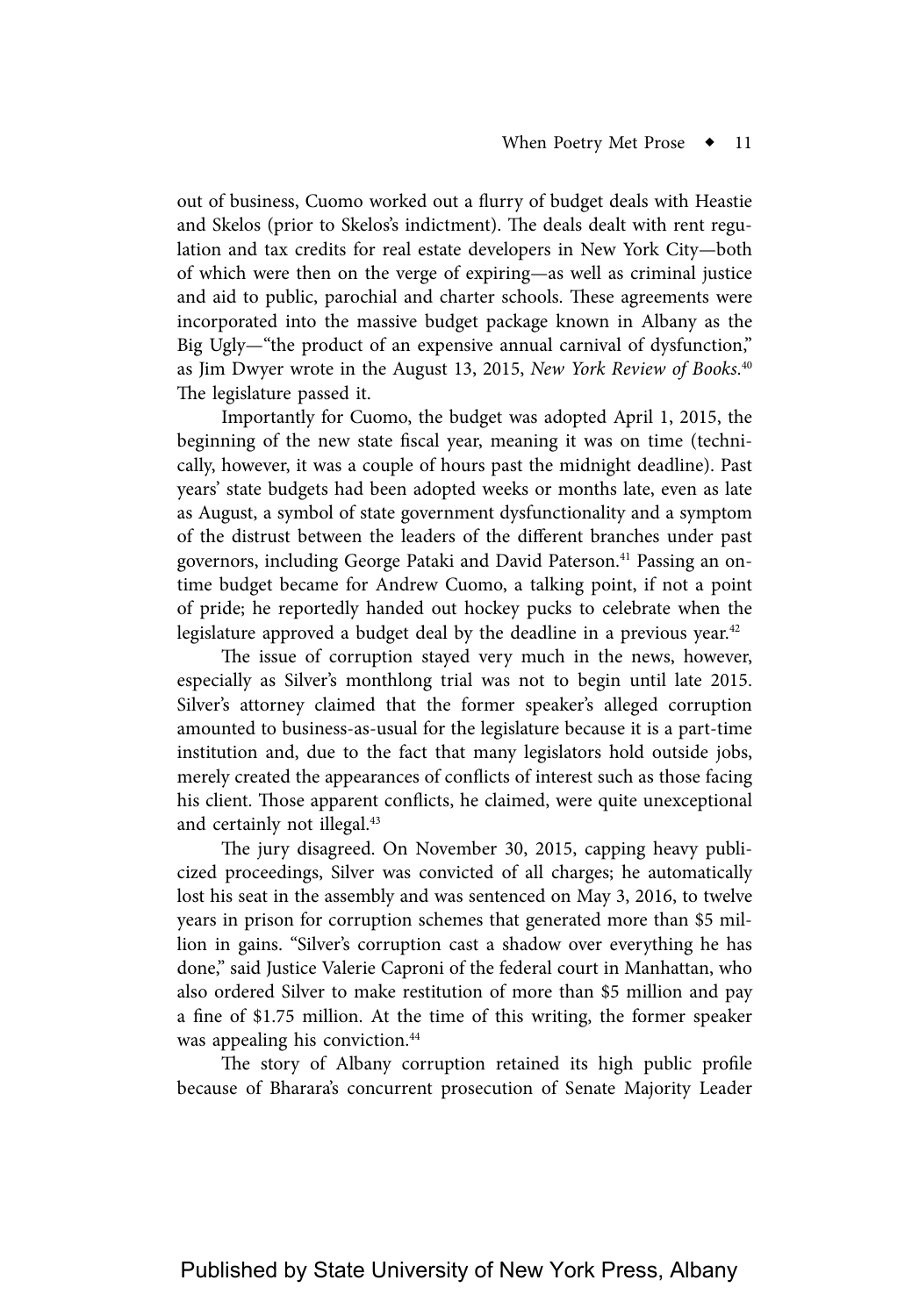Dean Skelos, who was arrested along with his son, Adam Skelos, in May 2015, four months after Sheldon Silver's indictment. The father was alleged to have used his influence to help his son at the public's expense. According to the twenty-two-page indictment, "Dean Skelos attempted to secure and did secure hundreds of thousands of dollars for Adam Skelos, including . . . over \$100,000 in payments and health benefits from a medicalmalpractice insurer who provided Adam Skelos with a no-show job while actively lobbying Dean Skelos on legislative matters."45 In the prosecutor's complaint, the malpractice insurance firm went unnamed but was identified in media reports as a politically connected company in Long Island's Nassau County, the home of Skelos's senate district.<sup>46</sup>

Skelos was also accused of trading the legislative needs of Glenwood Management to leverage additional benefits for his son. Glenwood senior vice president and general counsel Charles C. Dorego, who was also its pointperson on lobbying and political contributions, was said to have arranged for Adam Skelos to receive a \$20,000 commission from a title insurance company for work he did not perform. Dorego additionally arranged for the younger Skelos to receive a consulting job at the environmental firm AbTech Industries, which had connections to Glenwood Management. The firm paid Adam Skelos \$200,000, and subsequently obtained a contract with Nassau County allegedly after Dean Skelos exerted his influence.<sup>47</sup>

The Skelos indictment and trial provided a rare insight into how the leaders of the New York legislature have viewed their power. Skelos was recorded on a wiretap as saying, "I'm going to be president of the senate, I'm going to be majority leader, I'm going to control everything, I'm going to control who gets on what committees, what legislation goes to the floor, what legislation comes through committees, the budget, everything."48 The indictment also led some to speculate that Skelos's desire to limit renewals of rent regulation and New York City's 421-a housing construction tax-credit program to two years was intended to maximize his ability to exploit interested parties in the real estate industry, including Glenwood Management.<sup>49</sup>

Like Silver, Skelos tried briefly to cling to power in Albany, but was forced to resign from his leadership post, replaced by Long Island's John Flanagan, as members of the entire senate felt considerable pressure from their constituents, advocacy groups, and the media. His resignation as majority leader, when it did come, was more symptomatic of life in the legislature than it was anomalous: it actually took place just as another state leader—Senate Deputy Majority Leader Tom Libous of Binghamton—was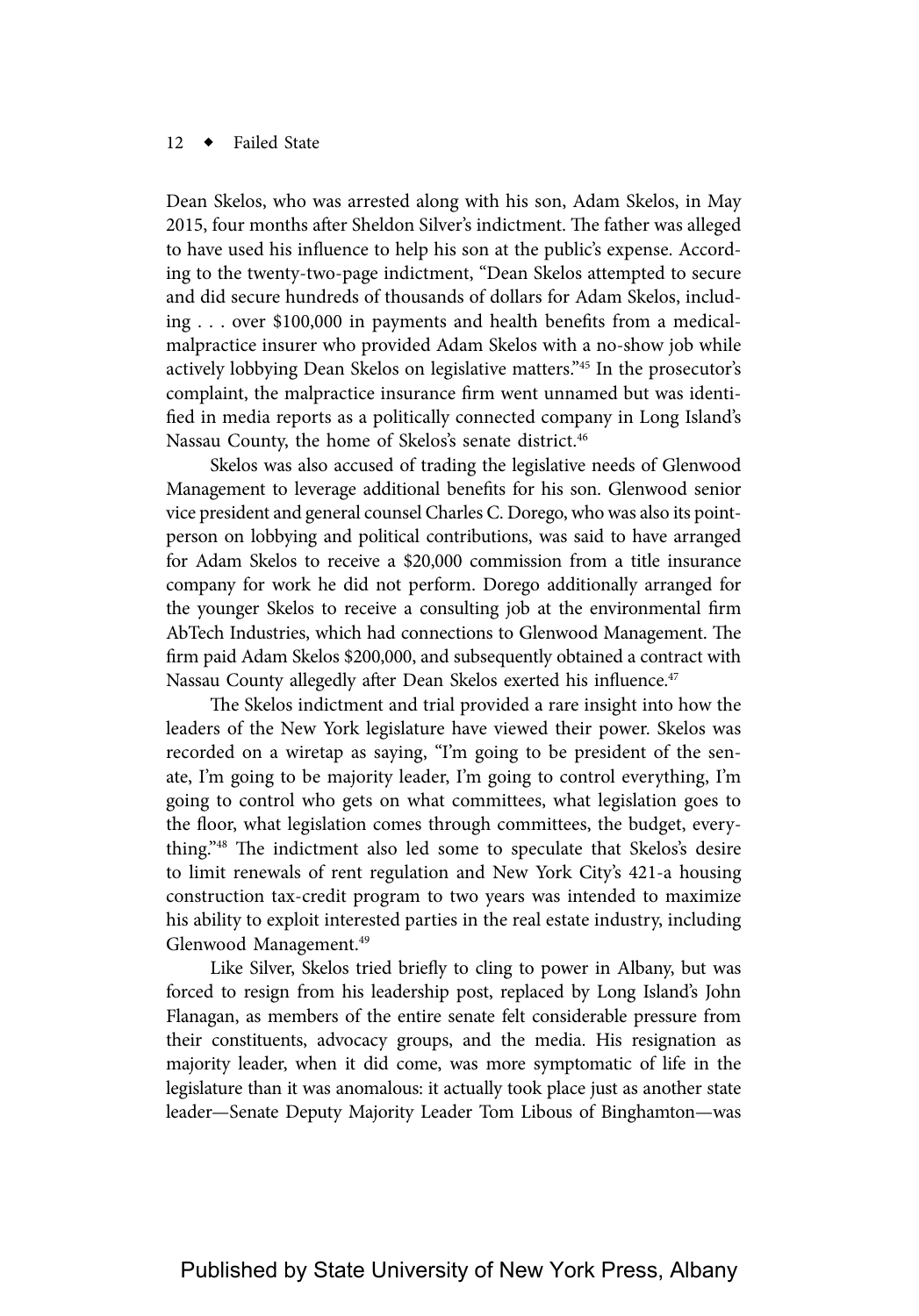facing criminal charges as well (and thus could not succeed Skelos).<sup>50</sup> Tom Libous was one of six senate leaders who was arrested within the prior ten years after holding a top-tier leadership position for a long or short duration (the others being Dean Skelos, Joe Bruno, Malcolm Smith, Pedro Espada Jr., and John Sampson, who had also served chair of the senate's Ethics Committee).

Libous was a long-serving state senator who had succeeded Binghamton's former senator, Warren Anderson, whom I especially admired for having served with a memorable sense of public purpose as the Republican Majority Leader during the 1970s New York City fiscal crisis and many years thereafter. Prosecutors alleged that Libous made false statements to the Federal Bureau of Investigation (FBI) about his role in getting his son, Matthew, a job with a politically connected Westchester County law firm. They alleged the senator arranged for an Albany lobbying firm to pay one-third of his son's \$150,000 salary at the law firm. Senator Libous, according to prosecutors, promised that the law firm would have to "build a new wing" to handle all the new business he would send its way.<sup>51</sup> In July 2015, a jury found him guilty of lying to the FBI, which is a felony. Sick with cancer, he was sentenced to six months of electronically monitored home confinement rather than the six-month prison term possible for the charges. So tarnished, he died on May 3, 2016 (the day of Silver's sentencing).<sup>52</sup> Libous's son, meanwhile, served prison time for a related federal tax conviction.<sup>53</sup>

Dean and Adam Skelos were convicted of all charges on December 11, 2015, ending the senator's thirty-year career in the legislature.<sup>54</sup> The father drew a five-year prison sentence on May 12, 2016, and the son, six and a half years. The former majority leader also was ordered to pay \$800,000 in restitution and fines.<sup>55</sup> As of this writing, the Skeloses were appealing their convictions. Their case reflected the potential for legislative leaders and other state lawmakers to misuse their offices to enrich themselves and their families at public expense—as when, for example, legislative earmarks to fund projects in a member's district end up benefitting the legislator's own family members. Several recent corruption cases also reflected the unsavory ties lawmakers may have with lobbyists, law firms, and companies seeking to obtain special advantage from the legislature with the help of individual legislators.

Clearly, the figurative Hall of Shame in Albany has really bulged of late, and the reason, in large measure, is the spadework of federal prosecu-

Published by State University of New York Press, Albany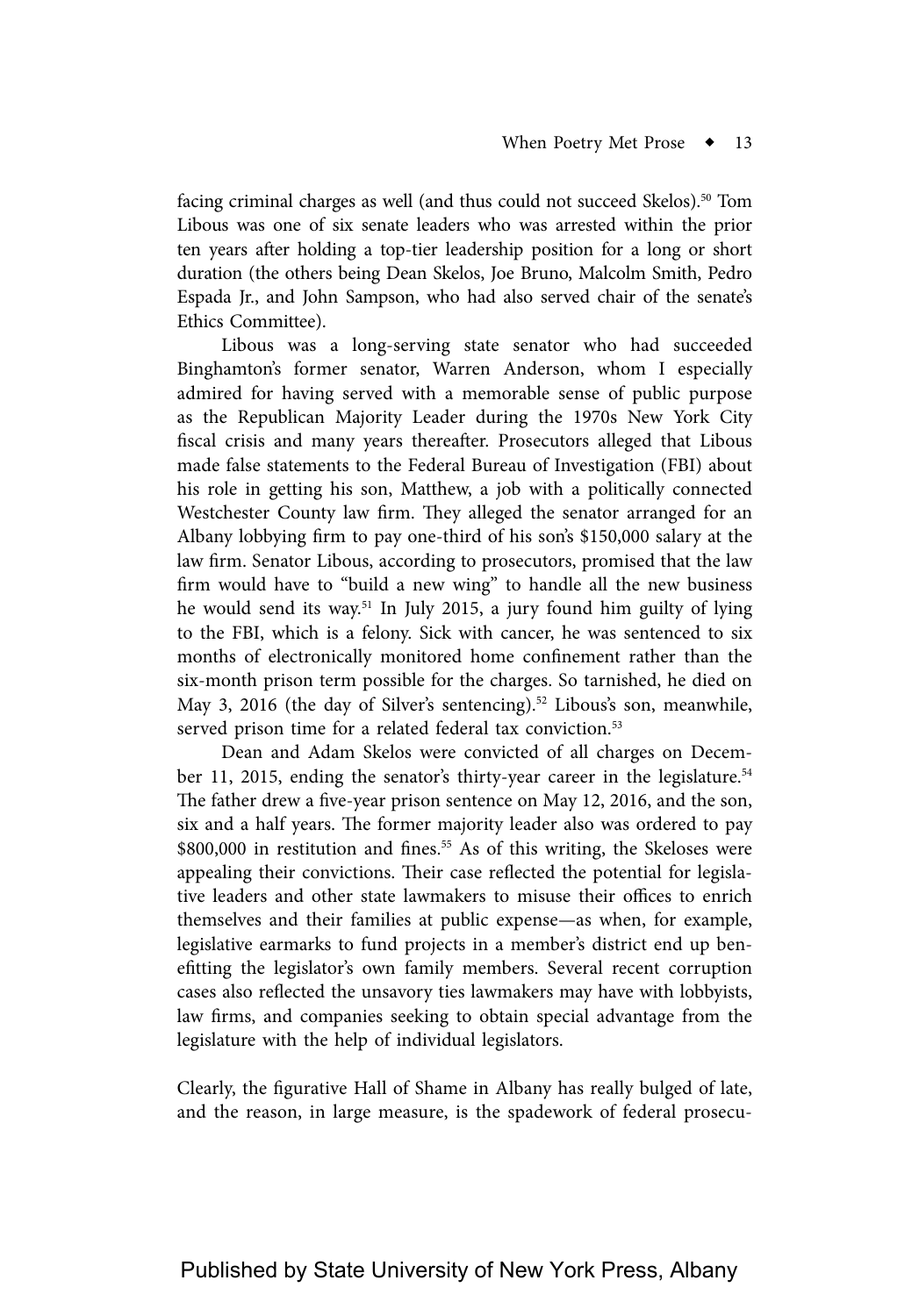tors, particularly U.S. Attorney Bharara, using the federal honest-services fraud statute where New York State corruption laws were inadequate. Bharara assiduously developed the cases against Silver and Skelos as well as others in the state capital, which proved a target-rich environment. Bharara effected a significant shift in the current state of politics as usual in Albany. President Barack Obama had appointed him in 2009,<sup>56</sup> and Bharara began the prominent job as federal prosecutor by investigating more than 100 finance and business executives and prosecuting insider trading in the wake of the 2007–2008 Wall Street meltdown.57 He subsequently turned his attention to Albany and its culture of corruption, especially after Governor Cuomo shut down the Moreland Commission in March 2014.58

After announcing the indictment of Silver at the start of 2015, reporters asked Bharara if he was satisfied and finished with Albany. He answered the question ominously: "Stay tuned." His office was hardly finished investigating the state government. In fact, it was already investigating Skelos and putting the entrenched modus operandi of the legislature on notice. Only a day after Silver was indicted, the prosecutor delivered a speech at New York Law School in which he ridiculed the state's secretive, rigidly controlled manner of operating. I myself had depicted the legislature in a similarly undemocratic fashion in *Three Men in a Room*. I hoped it would act as a catalyst for reform as well as an analysis of the workings of the legislature. But a decade later Albany remains as insular and unrepresentative as it did when the book came out. Bharara, who quoted from the book during his speech, made clear that the lack of public accountability inherent in the three-men-in-a-room construct—with its last-minute negotiations privately conducted by the governor and the two top legislative leaders, and the marginalization of the other members of the legislature—might have helped bring about the kind of malfeasance his office was looking into.<sup>59</sup>

The secretive, authoritarian mode of the Capitol, the federal prosecutor continued in the address, discouraged average citizens from understanding the process or thinking that they could possibly have a meaningful effect on major issues before the legislature and government agencies.<sup>60</sup> He echoed this point when he subsequently accepted an invitation to speak before the Kentucky legislature, after securing the Silver and Skelos convictions. As he told the Bluegrass State's legislators, referring to Albany corruption: "People knew, and did nothing. This, perhaps, was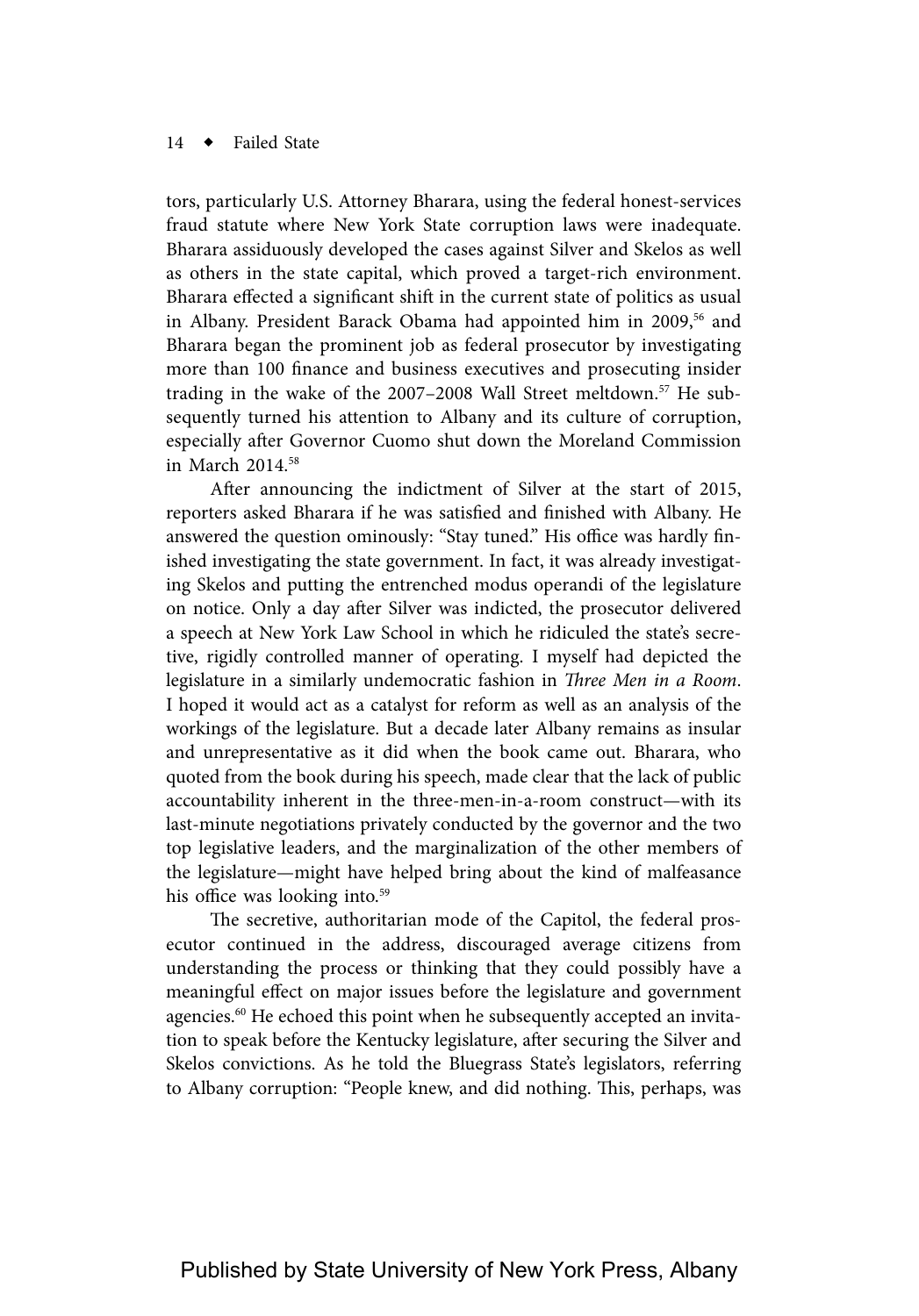the most unfortunate feature of the status quo in my home state—the deafening silence of many individuals who . . . saw something and said nothing."61

If Silver and Skelos lose their appeals and are incarcerated, then nine former New York State legislators will be in prison. The late Libous would have brought the number in federal custody to an even ten.

A waterfall of scandals can indeed erode the public's confidence in government and willingness to participate in politics and government, as well as voter turnout. Flagrant misuse of power in New York has become routine—a kind of cost of doing business in the legislature. The many instances of corruption of elected officials with whom I worked, and many others since, did not happen in a vacuum, but several deep-seated factors instead precipitated them. Among these are loosely designed, sometimes ambiguous and often poorly enforced legislative ethics rules; torrents of campaign cash and the loopholes and party committees through which they gush; platoons of lobbyists with relatively easy access to lawmakers that no average citizen enjoys; and the essential powerlessness of most legislators, who quickly learn they must go along to get along. For many legislators, the benefits of acquiescence outweigh the risks of using their power to speak out, so disagreement or debate with the nearly omnipotent legislative leaders is rare. For some lawmakers, whether or not they feel demoralized by their second- and third-class status, whether or not they have outside income, the opportunities to commit ethical breaches for self-gain have been too ample and easy to ignore. A sizable number, albeit a minority of the total, convince themselves that they are entitled to use their office to enrich themselves and have done so.

Consider, for example, just one telltale aspect of the perennially lax atmosphere, based on my legislative tenure: assembly members and senators did not need to submit any proof of their expenses when they submitted vouchers for food and lodging reimbursements for the days they spent working in Albany—it was all automatic. State lawmakers may request the maximum of \$111 a day for lodging and \$61 for food and other per-diem expenses, the tax-exempt limit currently allowed by the Internal Revenue Service (IRS).<sup>62</sup> They may also obtain reimbursement for actual travel expenses (for taxi, bus, train, or air, or tolls paid while driving), along with the IRS allowance for mileage driven. While they must provide receipts for travel costs and detail any mileage they have driven,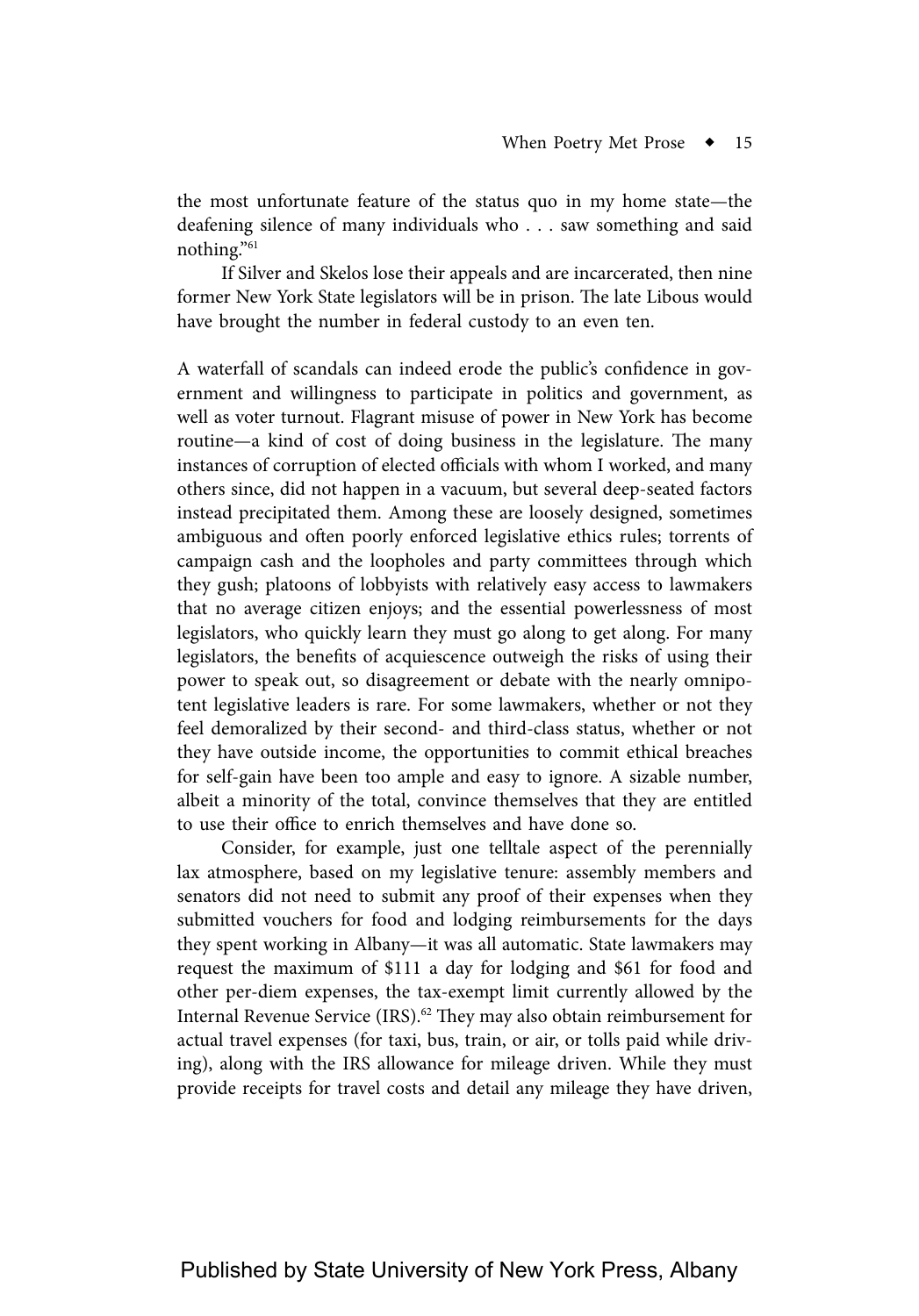reimbursement from the legislature for food and lodging remains based on the honor system. Many legislators can and do realize thousands of dollars in reimbursement payments each year—no receipts needed, no questions asked, and, until the reforms of 2015,<sup>63</sup> no requirement that the member actually be working in the Capital Region, just that he or she was present. The top recipient of reimbursements in the first half of 2015 was an upstate assemblyman who drew \$19,500 for travel, food and lodging, all legal under the assembly's rules.<sup>64</sup> Like so many other arrangements in Albany, the reimbursement procedures are wide open for abuse.

There is, of course, no shortage of checkered, ethically compromised statehouses in the United States. But New York's image as not only corrupt, but also as one of the least deliberative and perhaps most lax and dysfunctional has only grown with each new scandal-stained year, especially given the unusually large volume of business that continuously flows through the Capitol. The Moreland Commission's preliminary—and only—report, studies by good-government groups and academics, and media reports, op-eds and editorials have all served to support the widespread view that the New York legislature needs wholesale structural reform. The guilty verdicts against the legislature's former top two leaders—two of the "three men in a room"—one after the other, have not only hardened public perceptions but, in some ways, caused the legislature to gird itself reactively against proposals for meaningful reform and examples of best practices from other statehouses.

While the federal prosecutions under the forceful Bharara have been exceedingly helpful in illuminating where corruption festers, they are not the ultimate answer to what ails the state polity. As the Moreland Commission wrote, "Public corruption is a New York problem that requires a New York solution."65 I certainly agree.

Given the constitutionally enshrined autonomy of the senate and assembly chambers, a counterbalance to the powerful executive branch, bringing democracy and effectiveness to the legislature will require continuous pressure and quite possibly consideration of a constitutional convention, which the public has a right to vote for, or against, once every twenty years, next in November 2017.<sup>66</sup> In a 2015 data-driven survey of all the states, the respected Washington, D.C.–based Center for Public Integrity, gave only three states a grade higher than D– for their policies and procedures to combat secrecy, questionable ethics, and conflicts of interest. That New York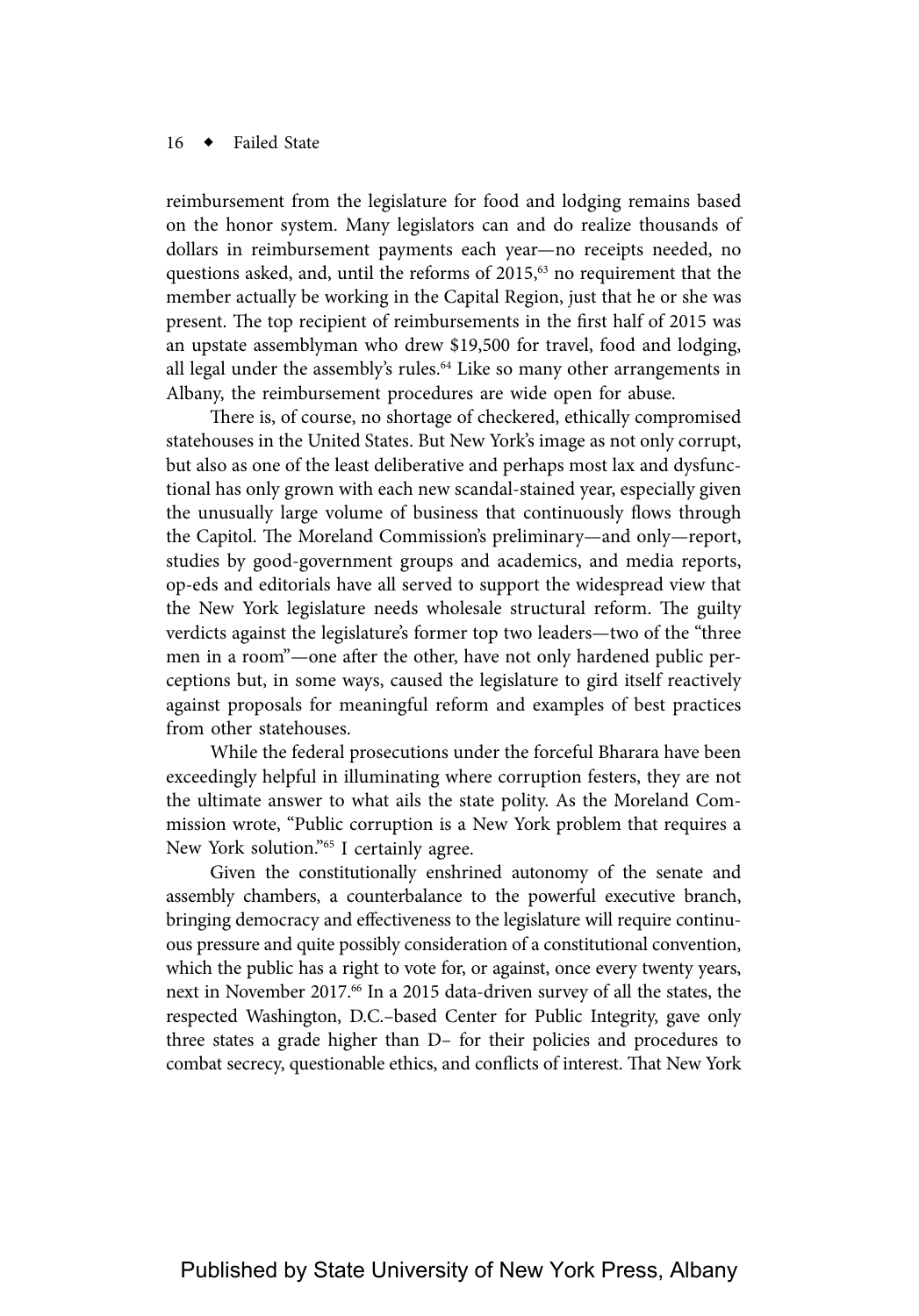merited a D– in the ranking $67$  further shows that the force for change needs to come from sources largely *outside* the hidebound legislature itself. These include reform-minded legislators in each party, reform groups, citizen litigants, academic researchers, media outlets, and the power of social media to awaken new voices and calls for action. Whatever avenues by which structural reformation and democratizing may coalesce, voters will always retain the ultimate means of redress in a democracy—the ballot. They can elect new legislators, and, unlike in 1977 and 1997, when voters turned down a constitutional convention measure because they were concerned about highly emotional issues such as abortion, the death penalty, and aid to private and parochial schools, a convention can, in 2017, open this door to badly needed legislative reform and reduce corruption.

My motivation for updating *Three Men in a Room* is really based on a fundamental belief: Americans are entitled to a voice in their state politics and a clear window on its dealings. This is especially so in a world where quickly transmitted information is power, and secrecy—which is so antithetical to well-informed choices or allowing ideas and policies to be debated or debunked—runs rampant at all levels of government. Winston Churchill memorably called democracy the worst form of government except for all the other alternatives.<sup>68</sup> Democracy can be improved even if it cannot be perfected, and the American people have a right to a real democracy, rather than merely window dressing or photo opportunities and public relations, the parts that make up the current charade that calls itself democracy in Albany. Real democracy is what our soldiers are asked to fight for in foreign lands. For public participation to be short-circuited anywhere within the United States, as is exemplified every day in the Empire State, should be galling and unacceptable to us all. Tragically, only in presidential election years do more than 50 percent of voting-age individuals go to the polls. In nonpresidential years, when state legislators and governors are elected, turnout is approximately one-third of potential voters. In off-year special elections, the turnout is between 5 and 10 percent.

Still, New Yorkers are sensitive to the problem of corruption afflicting their state government. Recent polls reveal deep-seated disappointment in the conduct of state government. A Quinnipiac University survey of New York voters in mid-2015 found that 55 percent of those polled would favor, in theory, banishing the entire legislature, or cleaning house, with just 28 percent saying the current crop could be counted on to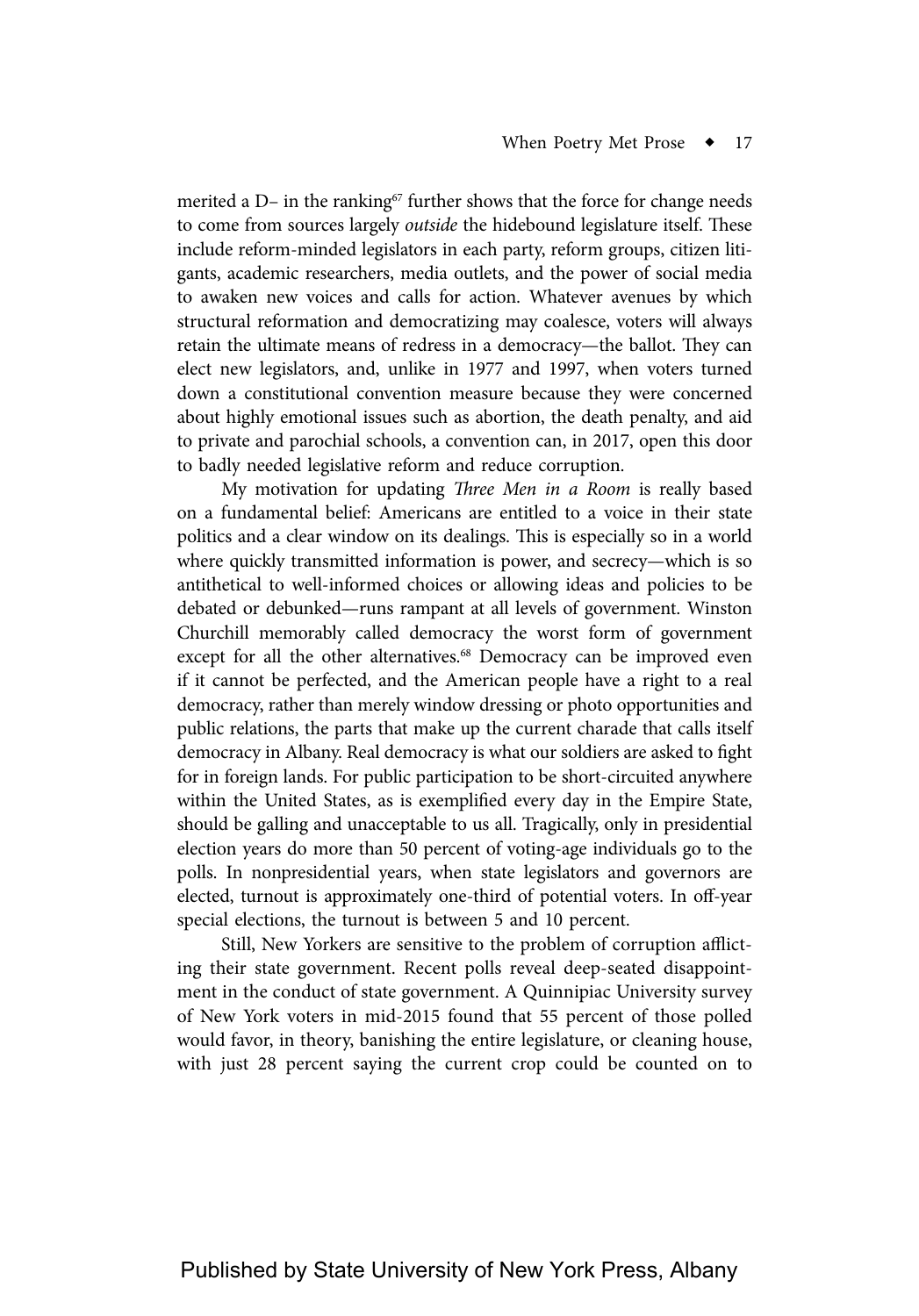eradicate corruption.<sup>69</sup> There could hardly have been a more discouraging evocation of public perception than an April 2016 Siena Research Institute poll: Of 802 registered voters surveyed, 93 percent said they believed that corruption in their state government was a very serious or somewhat serious problem, and 65 percent said they thought the problem even extended to legislators from their own area.<sup>70</sup>

All of us should support the extremely important recommendation that we, as citizens, begin looking to our state governments for a restoration of both the idea and the practice of good government in our country. Advocates of reform will not be acting in a vacuum. In New York, they have laid down important markers since the early 2000s, but there almost certainly will be the need for a state constitutional convention to achieve reform. Allowing the cascade of ethical and legal improprieties to continue unimpeded in the coming months and years would be regrettable, to say the least. I would venture to call it unthinkable.

Look back to recent history and you can see that contemporary pressure building for reform did not begin with Bharara's important prosecutions and is not a flimsy reed. Rather, as anyone can see, the foundations for change run deeper.

Since at least early 2002, many newspapers across New York State have played a consistently strong role in the push for legislative reform, editorializing powerfully about the need for systemic changes of many aspects of New York State's government. Most editorial writers have aimed their quills at the processes and practices designed to perpetuate the iron grip on decision making held by three people: the governor, the assembly speaker, and the senate majority leader, regardless who they happened to be at any given time.<sup>71</sup>

The last ten to fifteen years of editorializing, then, have firmly established the rationale for change. The *New York Times* began a lengthy string of significant editorials in February 2002 decrying what the editors correctly termed a deadlocked and demoralizing situation in the state capital, given many built-in incumbent protections. The paper assumed an incumbent-wary stance in its candidate endorsements, determined to see the entrenched status quo shaken up or at least sent a message: make substantial changes or get out of the way.<sup>72</sup> Many more editorial boards and columnists around the state have exhorted readers to vote against the incumbent, whatever his or her history of securing funds for projects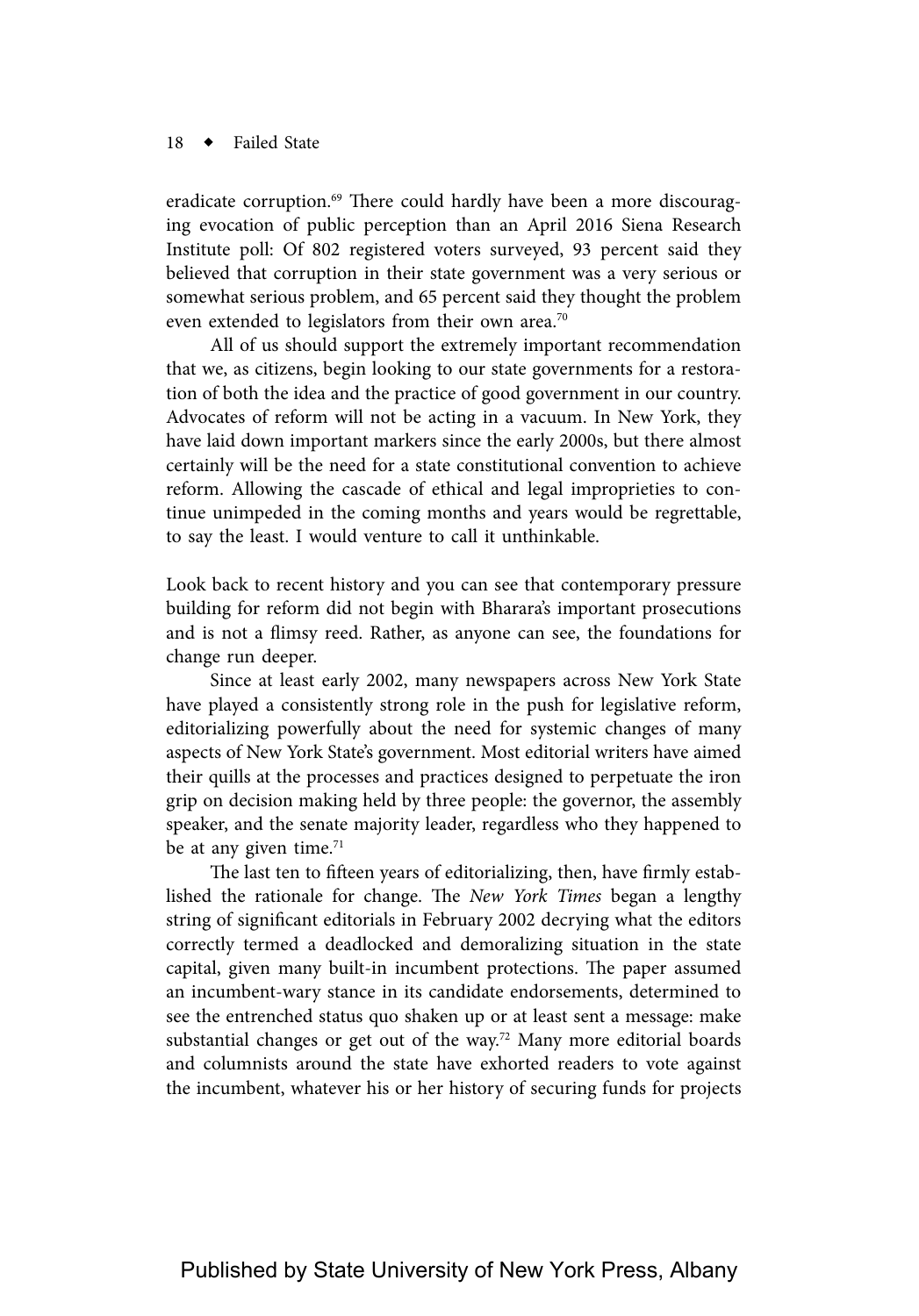directed to the district or the degree of influence in the Albany hierarchy, and regardless of the caliber of his or her opponent.<sup>73</sup>

The frustration editorial boards expressed, whether they were conservative, liberal, or centrist, was highly understandable. Officeholders in Albany have no term limits and are rarely voted out of office because of the extraordinary powers of incumbency accorded to them in a selfserving system of rules and practices geared to the cultivation of campaign funds and "safe" districts. The districts are not created by a body independent from the legislature's leaders, as in some states, but by the majorities of each house in the New York legislature.

Not surprisingly, then, the *New York Times* returned to its nonendorsement posture vis-à-vis Albany incumbents during the 2014 election cycle. With the heavily favored and well-funded Andrew Cuomo running for reelection as governor, the newspaper refused to endorse him in the Democratic primary.<sup>74</sup> Governor Cuomo managed to persuade the Republican-led state senate to go along with assembly-supported bills legalizing same-sex marriage and tightening the state's gun control laws after horrific mass shootings in other states while reducing pension payouts for future public employees (a cause of many editorial boards, though the bane of public employee unions).<sup>75</sup> Despite his having gained timely approval of the yearly state budget throughout his first term, a feat that had eluded his predecessors, the incumbent governor had only partially made good on his campaign pledge to make cleaning up Albany his "Job Number 1."76

Nor was Cuomo successful in ending the gerrymandering of legislative districts, a longtime practice that had resulted in a truly shameless 98 percent reelection success rate for legislators.<sup>77</sup> Instead, the 2012 redistricting was conducted under the control of Assembly Speaker Silver and Senate Majority Leader Skelos,<sup>78</sup> and a constitutional amendment passed in 2014 promised only a bipartisan redistricting guided by some written standards and not the nonpartisan independent redistricting that government reform groups argued were needed to draw fair districts.79 Cuomo was also unable to firm up the state's loophole-riddled campaign donor laws—at least during the first five years of his leadership.

In 2004, then–Nassau County Executive Tom Suozzi, a Democrat, launched a notable effort to highlight the severity of corruption in Albany called the "Fix Albany" campaign. Under his early banner, Suozzi successfully targeted for defeat a Long Island incumbent who he said was too close to the Democratic assembly speaker and would never challenge